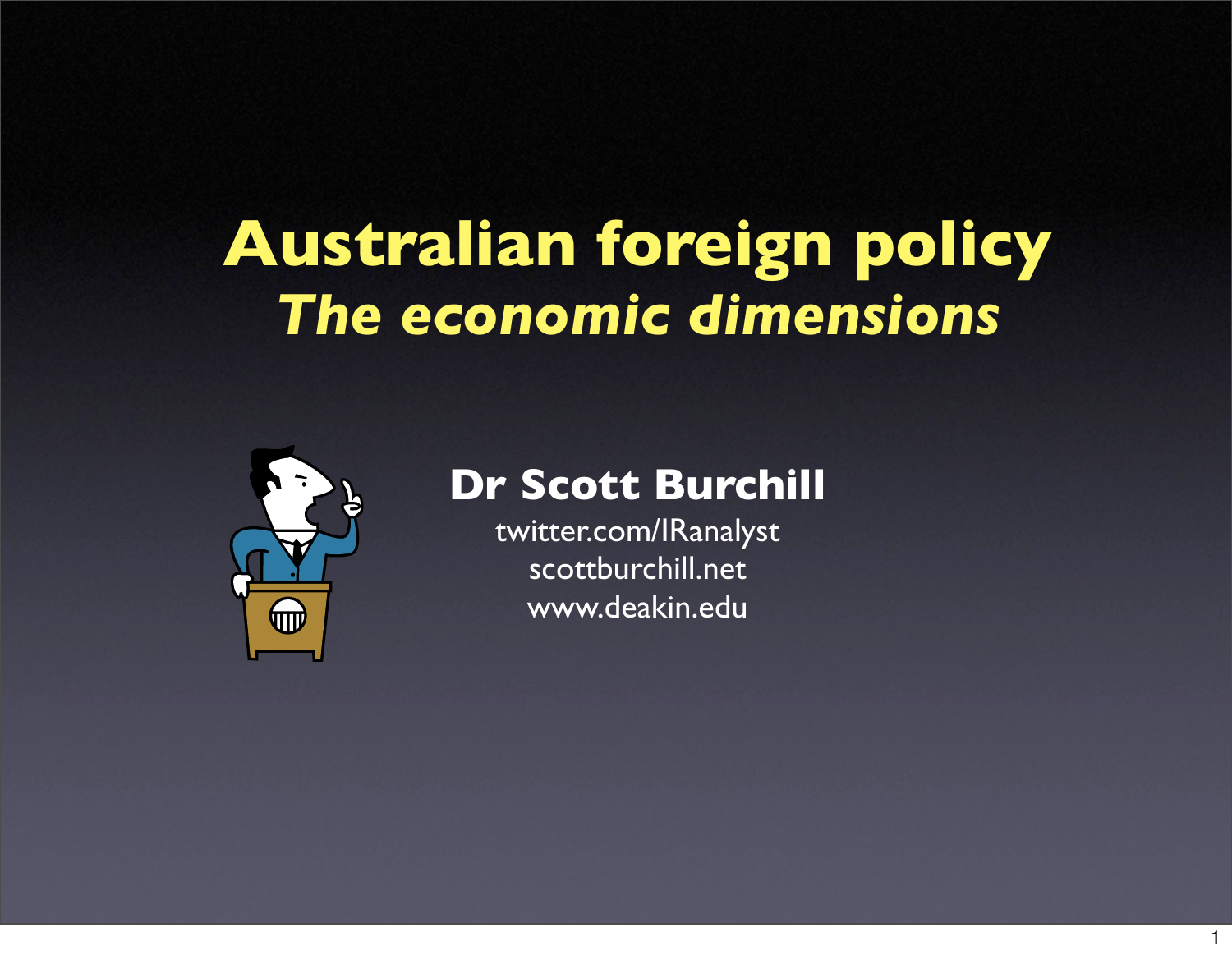# **How does Australia compare?**

- 13th largest economy in the world (measured by GDP)
- 2nd in the Human Development Index (after Norway)
- Very high standard of living by global measures, extremely high by regional comparison
- Relatively small population requires Australia to be export-orientated and hospitable to foreign investment
- Economic profile: from agriculture & minerals to minerals, services & manufacturing (to a lesser extent) - state capitalism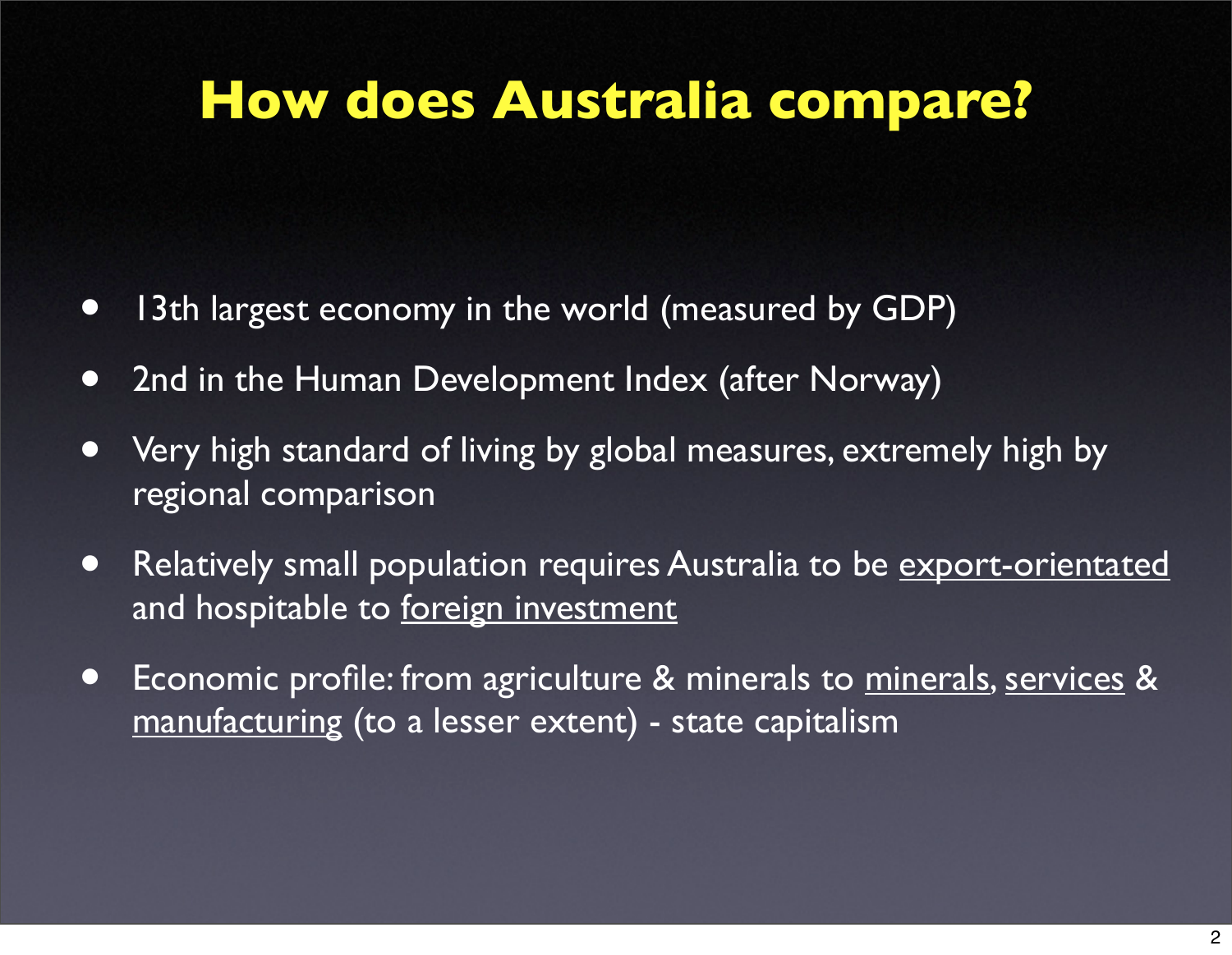## **Vulnerabilities & Variables**

- exports & foreign investment are a globally competitive business no promises or guarantees, need for innovation & staying ahead of the competition, constant quest for new markets
- global economic interdependence (globalisation) has increased Australia's exposure to external shocks (interest rates, stock prices global financial crises)
- globalisation has led to a loss of national economic sovereignty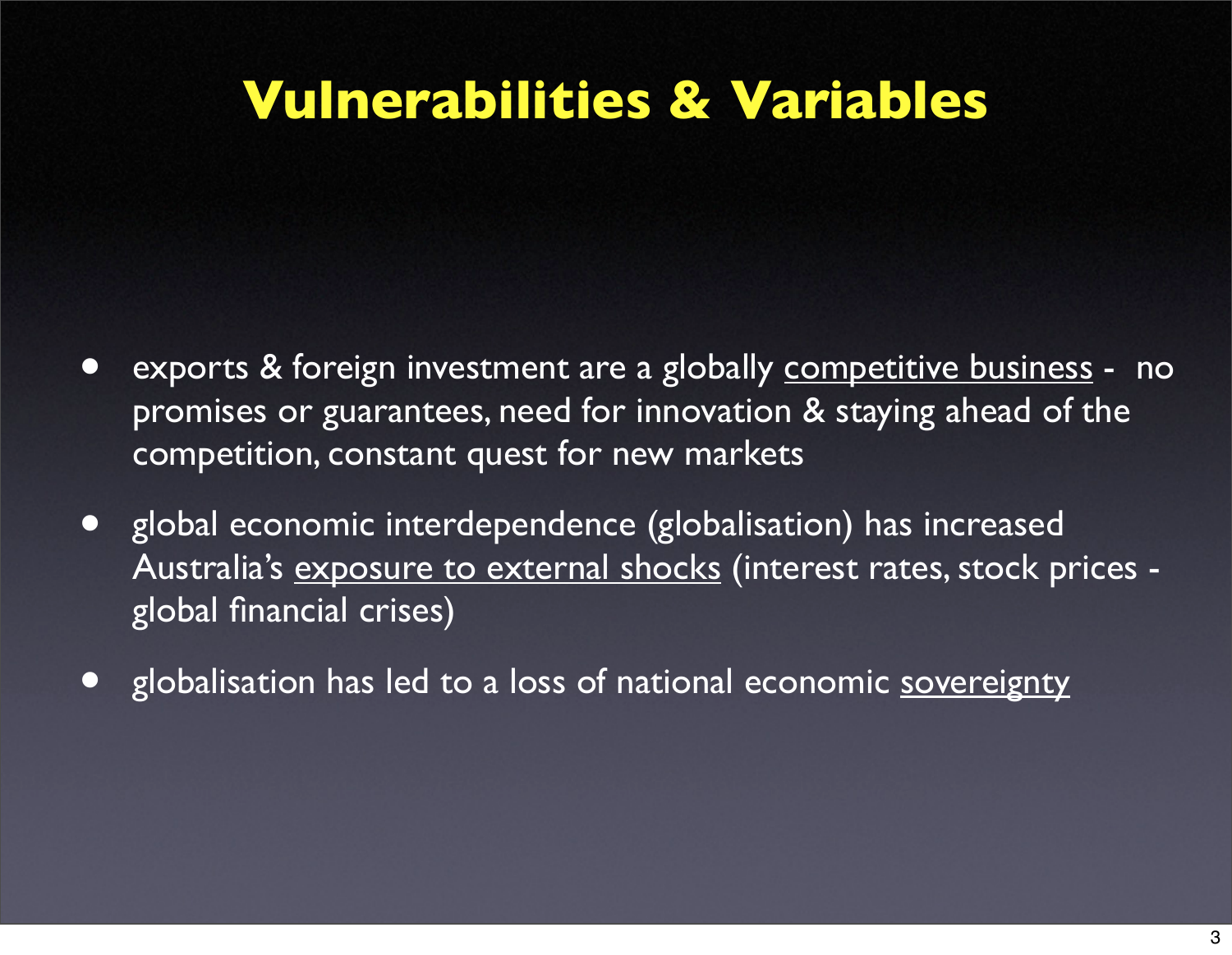## **Vulnerabilities & Variables ...**

- power in the global economy has shifted to unaccountable players (stockbrokers, speculators, funds managers, foreign investors, TNCs eg mining companies)
- political <u>fallout</u> from economic ties (India students; China Stern Hu & Chinese justice; China v US on Taiwan; Japan - whales)
- the global economy has become anarchic crisis-prone & too complex for rational management